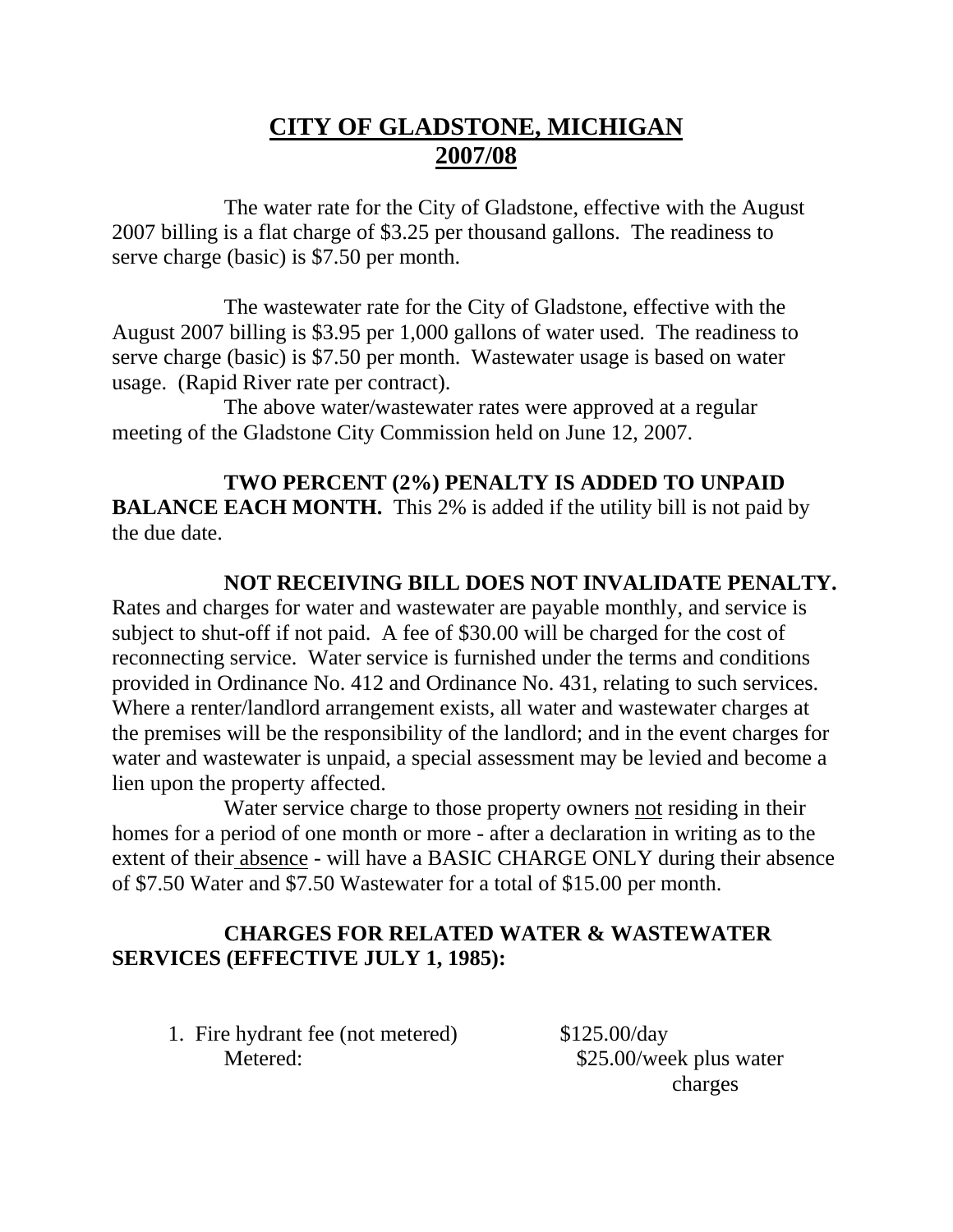| 2. Turn-on charge, other than repair                 | \$30.00                                                                  |
|------------------------------------------------------|--------------------------------------------------------------------------|
| 3. Tapping fee:<br>1" $\&$ 3/4" up to 20 feet        | \$600.00 (\$3.50 per foot additional<br>if dewatering is required)       |
| $11/4$ " and larger                                  | time, material and overhead                                              |
| 4. Sewer tapping fee                                 | time & material                                                          |
| 5. Wastewater fee from private well (no City water): | Meter fee plus $$3.95$ per 1,000<br>gallons used                         |
| test to cover cost of supplies.                      | 6. Laboratory examinations - water or wastewater plant lab: \$15.00 each |

7. Meters - Service charge on:

| $F - 5/8"$  | \$7.50 |
|-------------|--------|
| $B - 1"$    | 9.25   |
| $C - 11/2"$ | 10.60  |
| $D - 2"$    | 13.30  |
| $E - 3"$    | 19.95  |
| $G - 4"$    | 31.50  |

| 8. Thaw-out (freeze-up) during working hours | \$60.00 |
|----------------------------------------------|---------|
| after working hours                          | \$90.00 |
| WELLS: (Ref. Ord. No. 431)                   |         |

 The following resolution relating to wells was adopted by the Gladstone City Commission on August 12, 1985.

 "RESOLVED, That an initial registration fee of \$10.00 be charged for private wells located where City water is also supplied; and

 RESOLVED FURTHER, that no fee be charged for a well inspected inside a home or garage up to twice yearly; however, in the event the private well